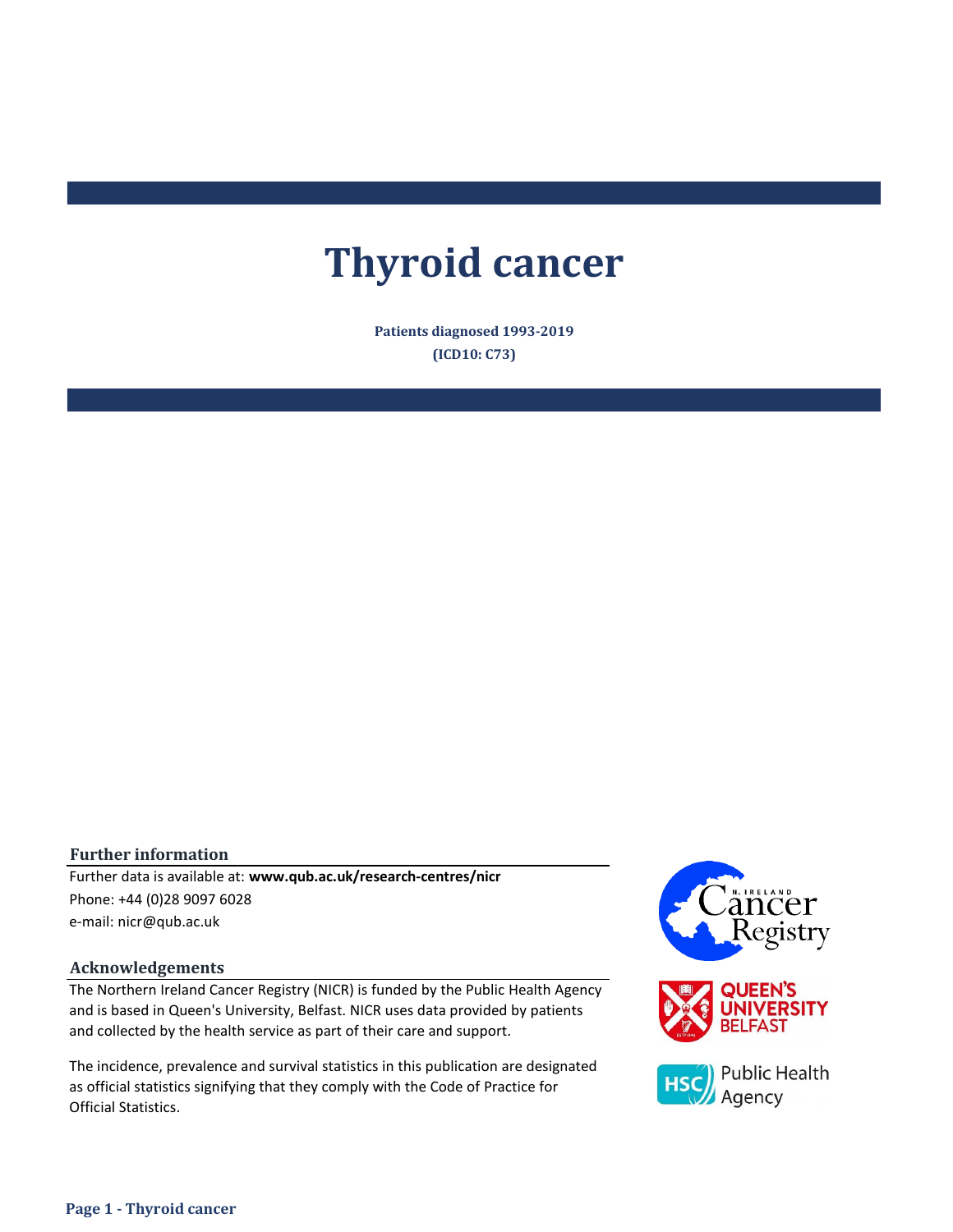# **Incidence**

During 2015-2019:

- **There were 36 male and 88 female cases of thyroid cancer diagnosed each year.**
- Thyroid cancer made up 0.7% of all male, and 1.8% of all female cancers (ex NMSC).

▪ The risk of developing thyroid cancer before the age of 75 was 1 in 338.8 for men and 1 in 144.9 for women, while before the age of 85 the risk was 1 in 254.3 for men and 1 in 124.8 for women.

### **Incidence by age at diagnosis** *- Thyroid cancer, Cases in 2015-2019*

During 2015-2019:

▪ The median age at diagnosis was 55 for men and 47 for women.

**Example 2** Cancer risk increased with age, with 52.8% of men and 36.4% of women aged 55 years or more at diagnosis.

■ 17.7% of cases were diagnosed among those aged under 35.

| Age at          |             | Average cases per year |                   |  |  |  |
|-----------------|-------------|------------------------|-------------------|--|--|--|
| diagnosis       | <b>Male</b> | <b>Female</b>          | <b>Both sexes</b> |  |  |  |
| $0 - 34$        | 3           | 19                     | 22                |  |  |  |
| $35 - 44$       | 7           | 18                     | 25                |  |  |  |
| $45 - 54$       | 7           | 19                     | 26                |  |  |  |
| $55+$           | 19          | 32                     | 50                |  |  |  |
| <b>All ages</b> | 36          | 88                     | 124               |  |  |  |



### **Incidence by year of diagnosis** *- Thyroid cancer, Cases in 1995-2019*

▪ Among males the number of cases of thyroid cancer increased by 63.6% from an annual average of 22 cases in 2010-2014 to 36 cases in 2015-2019.

▪ Among females the number of cases of thyroid cancer increased by 54.4% from an annual average of 57 cases in 2010-2014 to 88 cases in 2015-2019.

| <b>Year of</b><br>diagnosis | <b>Male</b> | <b>Female</b> | <b>Both</b><br>sexes |  |  |
|-----------------------------|-------------|---------------|----------------------|--|--|
| 2010                        | 22          | 65            | 87                   |  |  |
| 2011                        | 28          | 47            | 75                   |  |  |
| 2012                        | 20          | 70            | 90                   |  |  |
| 2013                        | 21          | 48            | 69                   |  |  |
| 2014                        | 19          | 54            | 73                   |  |  |
| 2015                        | 24          | 55            | 79                   |  |  |
| 2016                        | 28          | 74            | 102                  |  |  |
| 2017                        | 40          | 109           | 149                  |  |  |
| 2018                        | 37          | 88            | 125                  |  |  |
| 2019                        | 52          | 114           | 166                  |  |  |



*Note: Annual averages have been rounded to the nearest integer. Sums of numbers in table rows or columns may thus differ slightly from the given total. NMSC: Non-melanoma skin cancer*

### **Page 2 - Thyroid cancer**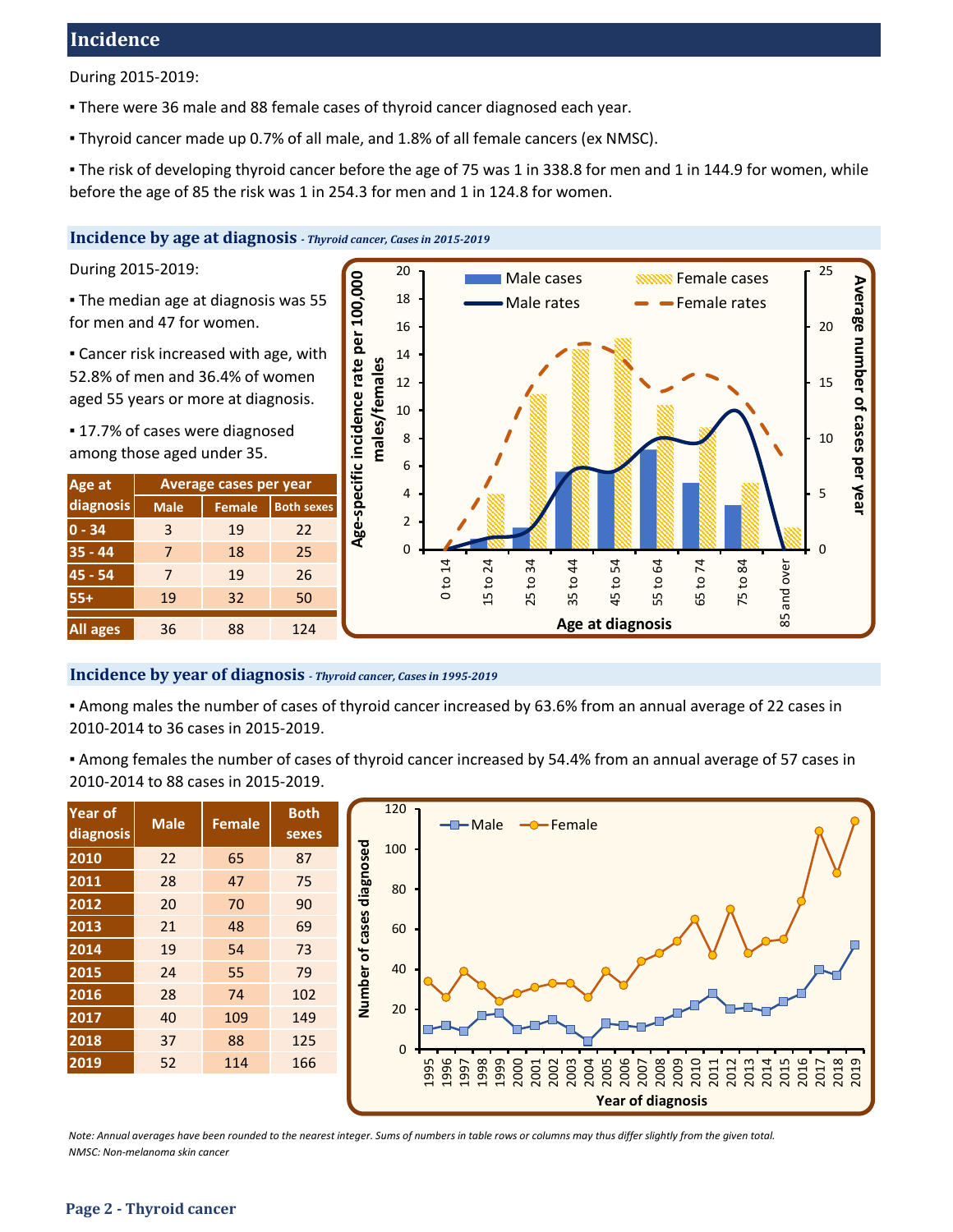### **Trends in age-standardised incidence rates** *- Thyroid cancer, Cases in 1995-2019*

▪ Among males age-standardised incidence rates of thyroid cancer increased by 51.7% from 2.9 per 100,000 person years in 2010-2014 to 4.4 cases per 100,000 persons years in 2015-2019. This difference was statistically significant.

▪ Among females age-standardised incidence rates of thyroid cancer increased by 50.0% from 6.4 per 100,000 person years in 2010-2014 to 9.6 cases per 100,000 persons years in 2015-2019. This difference was statistically significant.



Age-standardised incidence rates illustrate the change in the number of cases within a population of a fixed size and age structure (2013 European Standard).

They thus represent changes other than those caused by population growth and/or ageing.

Trends can also be influenced by changes in how cancer is classified and coded. (e.g. the move from ICD-0-2 to ICD-0-3 in 2019).

### **Incidence by deprivation quintile** *- Thyroid cancer, Cases in 2015-2019*

The annual number of cases during 2015-2019 varied in each deprivation quintile due to variations in population size and age.

After accounting for these factors, incidence rates:

 ▪ in the most socio-economically deprived areas did not vary significantly from the NI average.

 ▪ in the least socio-economically deprived areas did not vary significantly from the NI average.

| <b>Deprivation quintile</b>        | Average cases per year |               |                   |  |  |  |
|------------------------------------|------------------------|---------------|-------------------|--|--|--|
|                                    | <b>Male</b>            | <b>Female</b> | <b>Both sexes</b> |  |  |  |
| <b>Least deprived (Quintile 1)</b> | 7                      | 18            | 25                |  |  |  |
| <b>Quintile 2</b>                  | 8                      | 23            |                   |  |  |  |
| <b>Quintile 3</b>                  | 7                      | 16            | 23                |  |  |  |
| <b>Quintile 4</b>                  | 9                      | 18            | 26                |  |  |  |
| <b>Most deprived (Quintile 5)</b>  | 5                      | 14            | 19                |  |  |  |
| <b>Northern Ireland</b>            | 36                     | 88            | 124               |  |  |  |



A value above 100 means that incidence rates in that deprivation quintile are greater than the Northern Ireland average.

This measure takes account of population size and age structure. Differences are thus not a result of these factors.

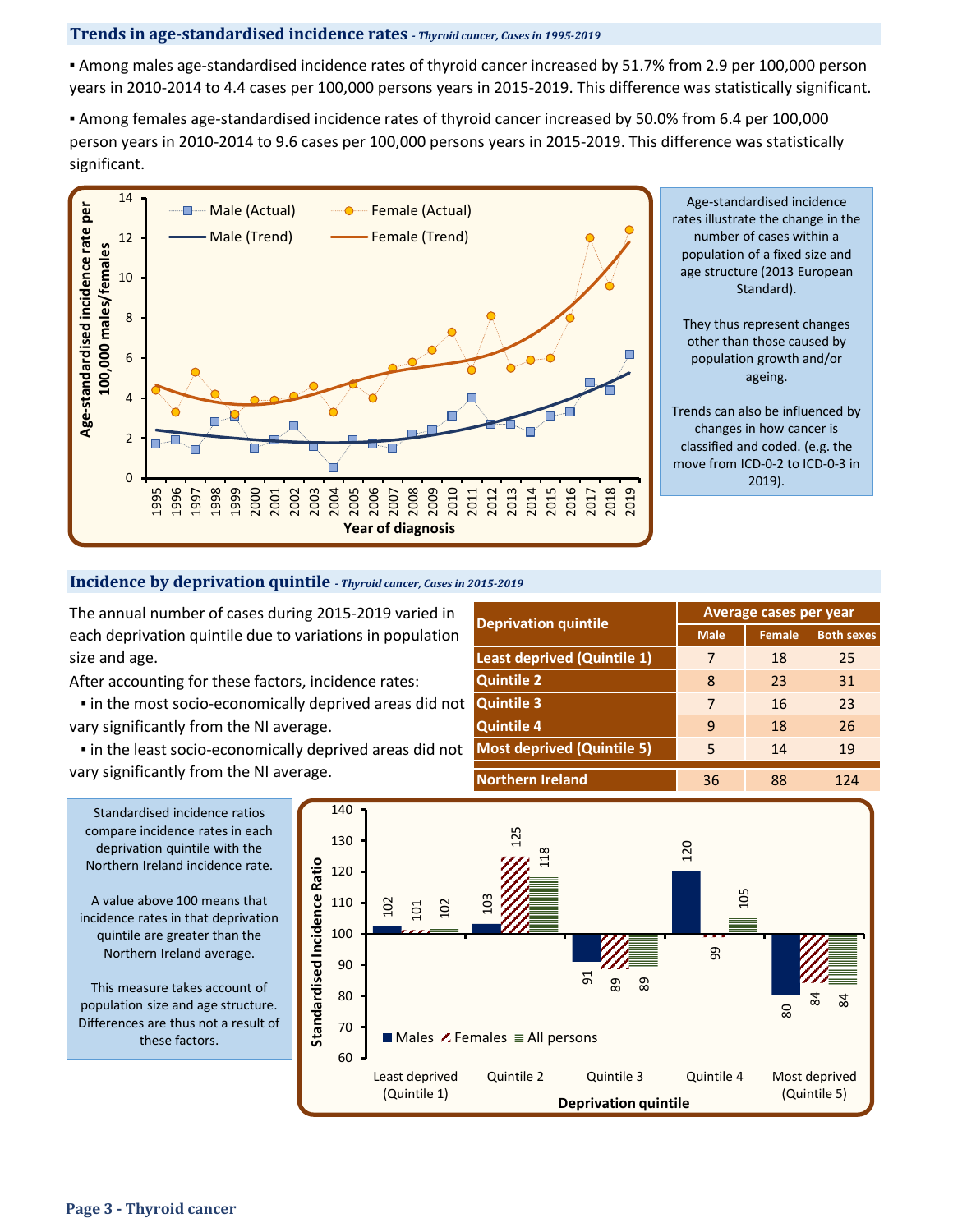### **Incidence by Health and Social Care Trust (HSCT)** *- Thyroid cancer, Cases in 2015-2019*

The annual number of cases during 2015-2019 varied in each HSCT due to variations in population size and age.

After accounting for these factors, incidence rates: **Belfast HSCT** 

- **.** in Belfast HSCT did not vary significantly from the NI average.
- **.** in Northern HSCT did not vary significantly from the NI average.
- in South-Eastern HSCT did not vary significantly from the NI average.
- **.** in Southern HSCT did not vary significantly from the NI average.
- **.** in Western HSCT did not vary significantly from the NI average.



**Male Female Both sexes** 7 17 23 10 20 29 7 19 26 7 19 26 6 14 20 36 88 124 **Northern Ireland Northern HSCT South-Eastern HSCT Average cases per year Western HSCT Health and Social Care Trust Southern HSCT**

> Standardised incidence ratios compare incidence rates in each HSC Trust with the Northern Ireland incidence rate. A value above 100 means that incidence rates in that HSC Trust are greater than the NI average.

This measure takes account of population size and age structure. Differences are thus not a result of these factors.

Data for Local Government Districts and Parliamentary Constituencies are available at www.qub.ac.uk/researchcentres/nicr

### **Incidence by method of most recent admission to hospital** *- Thyroid cancer, Cases in 2015-2019*

During 2015-2019:

■ 2.6% of cases had an emergency admission to hospital recorded up to 30 days prior to their cancer diagnosis.

**4.4% of male cases had an emergency admission up to** 30 days prior to diagnosis, compared to 1.8% of female cases.

▪ In 55.2% of diagnosed cases there was no record of a hospital inpatient admission up to 30 days prior to the diagnosis.

| <b>Method of admission</b>                  | <b>Average cases per year</b> |               |                   |  |  |  |  |
|---------------------------------------------|-------------------------------|---------------|-------------------|--|--|--|--|
|                                             | <b>Male</b>                   | <b>Female</b> | <b>Both sexes</b> |  |  |  |  |
| <b>Emergency admission</b>                  | 2                             | $\mathcal{L}$ | 3                 |  |  |  |  |
| <b>Elective admission</b>                   | 15                            | 37            | 52                |  |  |  |  |
| No emergency/elective<br>admission recorded | 20                            | 49            | 69                |  |  |  |  |
| <b>Total</b>                                | 36                            | 88            | 124               |  |  |  |  |



Admission method refers to the most recent hospital inpatient admission that a patient had prior to cancer diagnosis, regardless of reason for the admission.

Admissions are considered up to a maximum of 30 days prior to diagnosis. Admissions up to two days post diagnosis are also considered to allow for a reasonable margin or error in data recording.

The majority of patients with no inpatient admission recorded prior to diagnosis are likely to have been diagnosed via an outpatient route.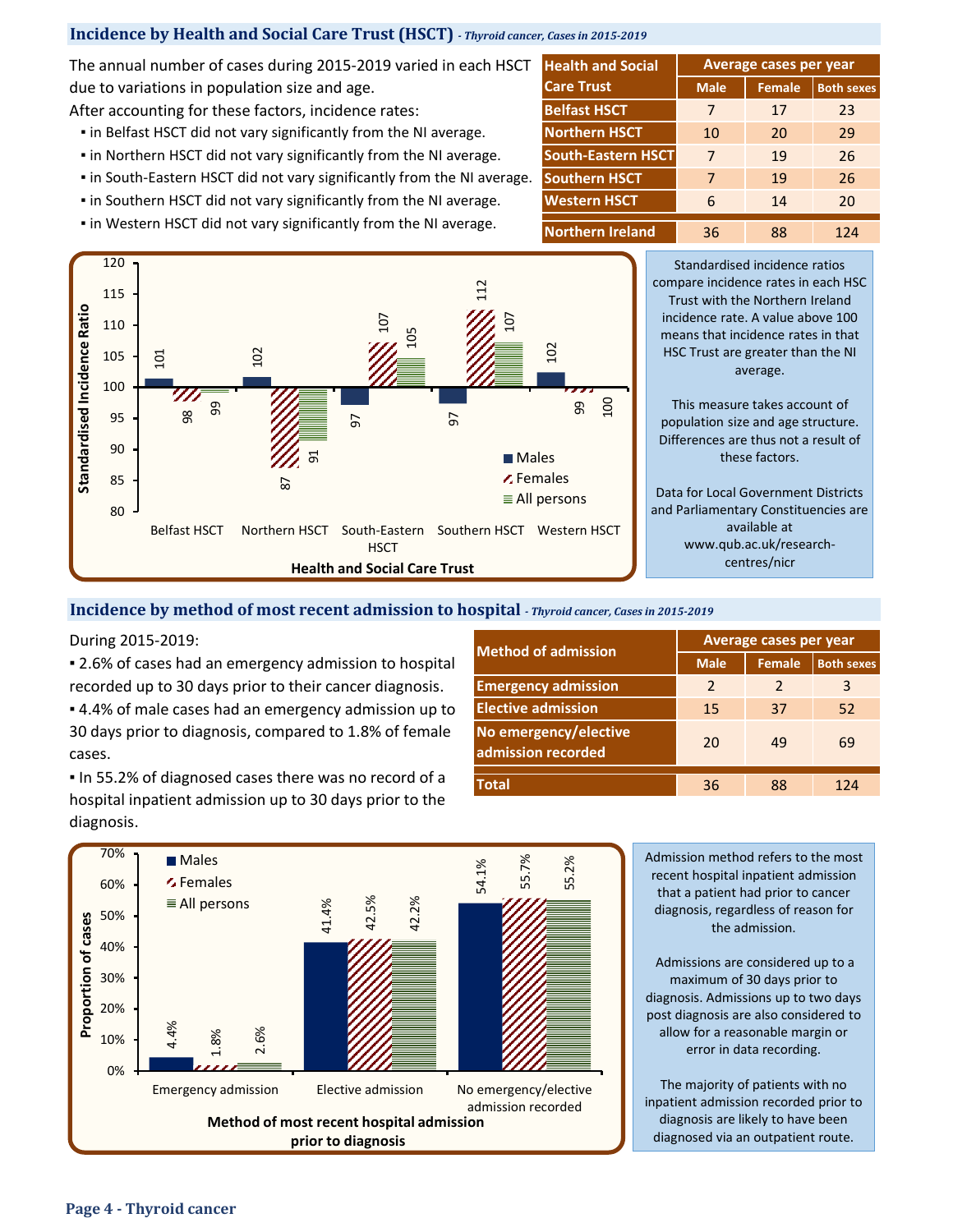### **Incidence by stage at diagnosis** *- Thyroid cancer, Cases in 2015-2019*

| During 2015-2019:                                             |                           |               | <b>Average cases per year</b> |                   |
|---------------------------------------------------------------|---------------------------|---------------|-------------------------------|-------------------|
| .91.5% of cases diagnosed had a stage assigned.               | <b>Stage at diagnosis</b> | <b>Male</b>   | Female                        | <b>Both sexes</b> |
| • 61.0% of cases were diagnosed at stage I. (66.7% of staged  | <b>Stage I (Early)</b>    | 18            | 57                            | 76                |
| cases)                                                        | <b>Stage II</b>           | 5             | 10                            | 15                |
| ■ 10.8% of cases were diagnosed at stage IV. (11.8% of staged | <b>Stage III</b>          | 5             | 5                             | 10                |
| cases)                                                        | <b>Stage IV (Late)</b>    | 6             | 7                             | 13                |
| Among cases which were staged, 18.1% of male cases were       | <b>Unknown</b>            | $\mathcal{P}$ | 9                             | 11                |
| diagnosed at stage IV, compared to 9.1% of female cases.      | <b>All stages</b>         | 36            | 88                            | 124               |



Cancer stage describes the size of a cancer and how far it has grown and spread.

This information is used to help decide what treatments are needed.

The classification used here to stage cancer is the TNM classification (Version 7 prior to 2018, Version 8 from 2018 onwards).

## **Survival**

▪ 90.5% of patients were alive one year and 82.6% were alive five years from a thyroid cancer diagnosis in 2010- 2014. (observed survival)

▪ Age-standardised net survival (ASNS), which removes the effect of deaths from causes unrelated to cancer, was 89.4% one year and 82.2% five years from a thyroid cancer diagnosis in 2010-2014.

▪ Five-year survival (ASNS) for thyroid cancer patients diagnosed in 2010-2014 was 82.2% among men and 82.1% among women.

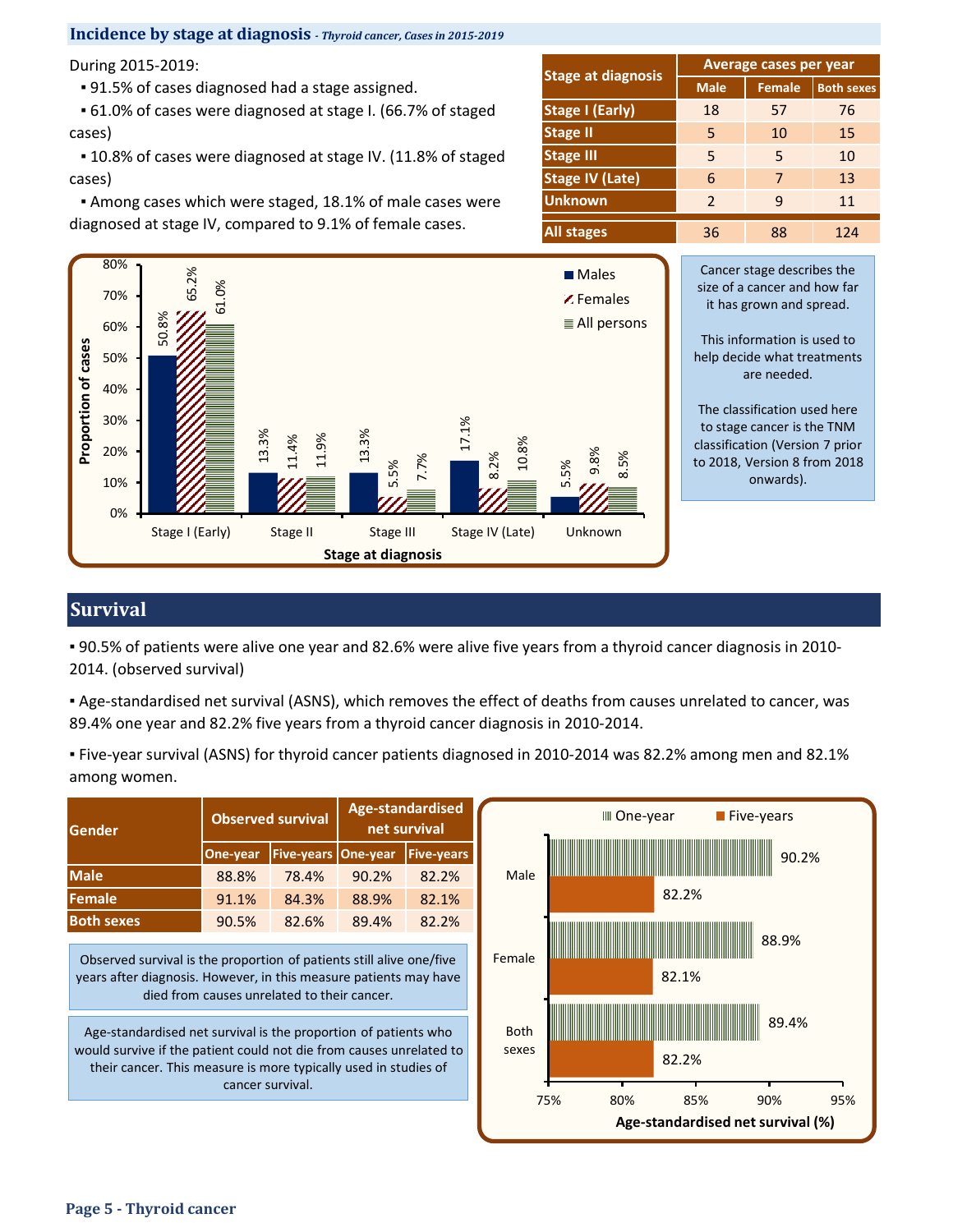#### **Trends in survival** *- Thyroid cancer, Patients diagnosed in 1995-2014*

▪ Among men five-year survival (ASNS) from thyroid cancer increased from 74.6% in 2005-2009 to 82.2% in 2010-2014. This difference was not statistically significant.

▪ Among women five-year survival (ASNS) from thyroid cancer decreased from 83.8% in 2005-2009 to 82.1% in 2010-2014. This difference was not statistically significant.



#### **Survival by age at diagnosis** *- Thyroid cancer, Patients diagnosed in 2010-2014*

**E** Survival from thyroid cancer among patients diagnosed in 2010-2014 was strongly related to patient age with five-year survival decreasing as age increases.

**· Five-year net survival ranged from** 98.1% among patients aged 15 to 54 at diagnosis to 69.5% among those aged 55 and over.

▪ Five-year net survival among patients aged 55 and over was 70.7% for men and 68.8% for women.



### **Survival by method of most recent admission to hospital** *- Thyroid cancer, Patients diagnosed in 2010-2014*

**Eive-year survival (ASNS) among** thyroid cancer patients who had an emergency admission to hospital up to 30 days prior to their cancer diagnosis was 17.5% compared to 93.5% among those with elective admissions and 81.3% among those who had no hospital admissions recorded up to 30 days prior to diagnosis.

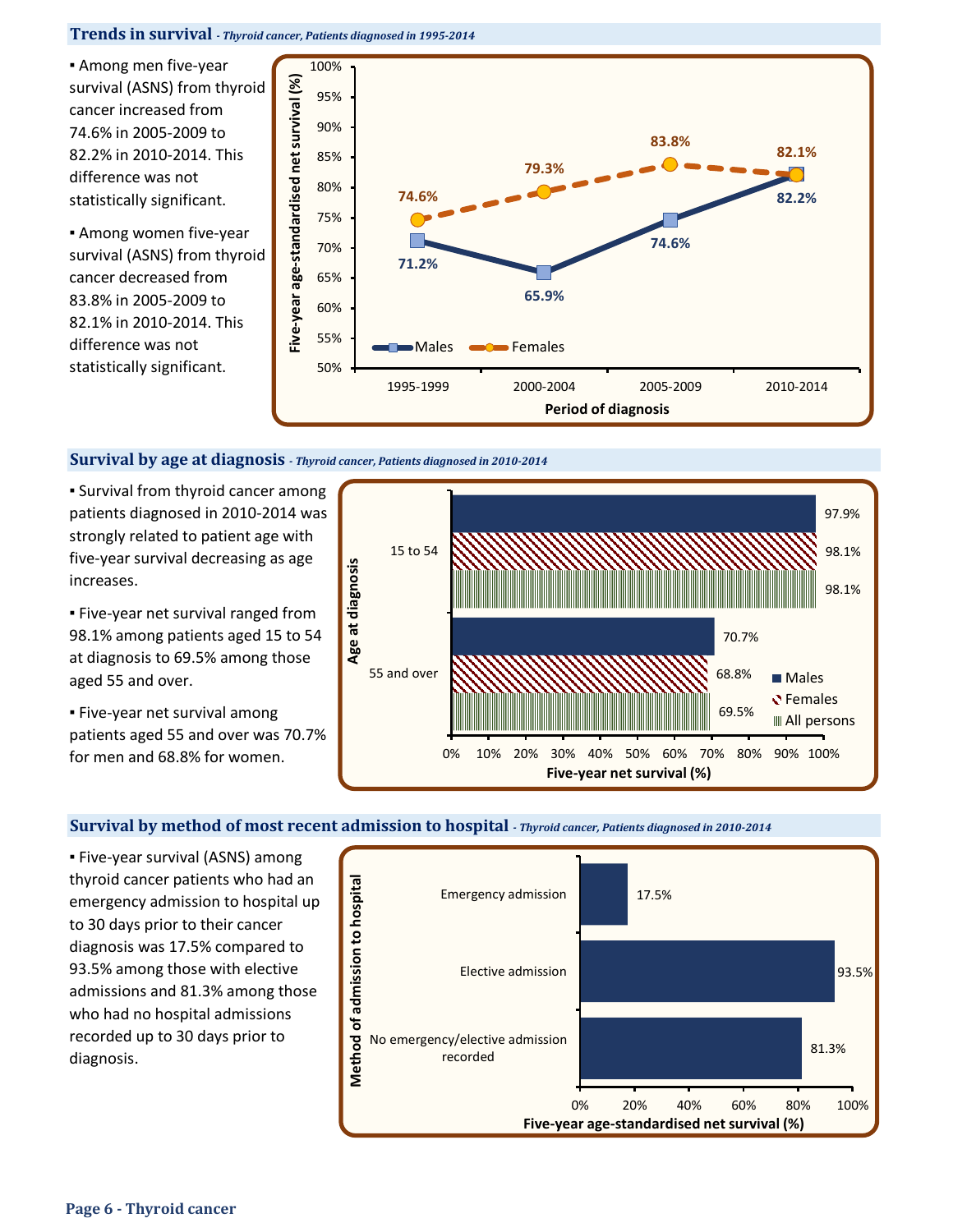### **Survival by stage at diagnosis** *- Thyroid cancer, Patients diagnosed in 2010-2014*

**• Stage at diagnosis is one of the most** important factors in thyroid cancer survival with five-year survival decreasing as stage increases.

▪ Five-year survival (ASNS) ranged from 98.9% for early stage (stage I/II) disease to 70.6% for late stage (stage III/IV) disease.

**Eive-year survival for unstaged** cancer was 83.5%.



### **Prevalence**

▪ At the end of 2019, there were 1,292 people (Males: 319; Females: 973) living with thyroid cancer who had been diagnosed with the disease during 1995-2019.

25-year prevalence refers to the number of cancer survivors who were alive at the end of 2019, and had been diagnosed with their cancer in the previous 25 years (i.e. 1995-2019).

▪ Of these, 24.7% were male, 49.8% were aged 55 and over, and 12.2% had been diagnosed in the previous year.

| <b>Time since</b><br>diagnosis | 25-year prevalence |               |                   |             |                 |                   |             |        |                   |  |  |
|--------------------------------|--------------------|---------------|-------------------|-------------|-----------------|-------------------|-------------|--------|-------------------|--|--|
|                                | <b>Aged 0-54</b>   |               |                   |             | <b>Aged 55+</b> |                   | All ages    |        |                   |  |  |
|                                | <b>Male</b>        | <b>Female</b> | <b>Both sexes</b> | <b>Male</b> | <b>Female</b>   | <b>Both sexes</b> | <b>Male</b> | Female | <b>Both sexes</b> |  |  |
| $0-1$ year                     | 20                 | 73            | 93                | 29          | 35              | 64                | 49          | 108    | 157               |  |  |
| 1-5 years                      | 53                 | 184           | 237               | 56          | 116             | 172               | 109         | 300    | 409               |  |  |
| 5-10 years                     | 29                 | 138           | 167               | 44          | 88              | 132               | 73          | 226    | 299               |  |  |
| <b>10-25 years</b>             | 28                 | 123           | 151               | 60          | 216             | 276               | 88          | 339    | 427               |  |  |
| 0-25 years                     | 130                | 518           | 648               | 189         | 455             | 644               | 319         | 973    | 1,292             |  |  |

**Trends in 10-year prevalence** *- Thyroid cancer, Patients alive at end of each year from 2010-2019*

▪ Among males the number of survivors from thyroid cancer who had been diagnosed within the previous ten years increased by 77.7% from 130 survivors in 2014 to 231 survivors in 2019.

▪ Among females the number of survivors from thyroid cancer who had been diagnosed within the previous ten years increased by 53.5% from 413 survivors in 2014 to 634 survivors in 2019.

|                   | 2010 | 2011 | 2012 | 2013 | 2014 | 2015 | 2016 | 2017 | 2018 | 2019 |
|-------------------|------|------|------|------|------|------|------|------|------|------|
| <b>Male</b>       | 96   | 105  | 114  | 121  | 130  | 143  | 159  | 184  | 204  | 231  |
| Female            | 335  | 343  | 380  | 392  | 413  | 431  | 468  | 541  | 578  | 634  |
| <b>Both sexes</b> | 431  | 448  | 494  | 513  | 543  | 574  | 627  | 725  | 782  | 865  |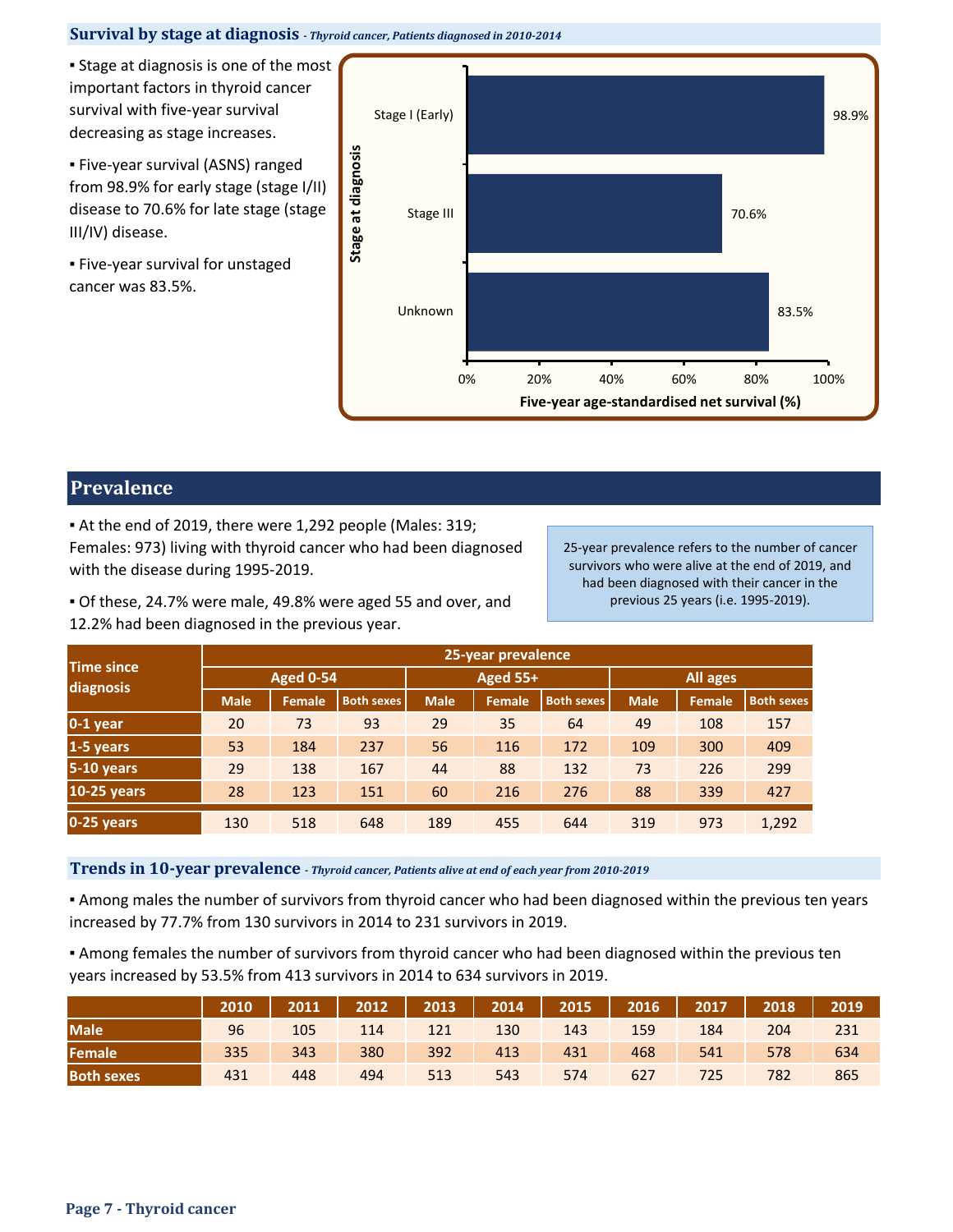# **Mortality**

- During 2015-2019 there were 5 male and 5 female deaths from thyroid cancer each year.
- Thyroid cancer made up 0.2% of all male, and 0.3% of all female cancer deaths (ex NMSC).

### **Deaths by age at death** *- Thyroid cancer, Deaths in 2015-2019*

| . The median age at death during 2015-2019 was 79 for men and 82 for<br>women. | Age at death    | <b>Average deaths</b><br>per year |
|--------------------------------------------------------------------------------|-----------------|-----------------------------------|
| . Risk of death from thyroid cancer was strongly related to age, with 70.0% of |                 | <b>Both sexes</b>                 |
| patients aged 75 years or more at time of death.                               | $ 0 - 54 $      | 0                                 |
|                                                                                | 55 - 64         |                                   |
|                                                                                | $65 - 74$       | $\overline{2}$                    |
|                                                                                | 75 and over     |                                   |
|                                                                                | <b>All ages</b> | 10                                |

### **Deaths by year of death** *- Thyroid cancer, Deaths in 2010-2019*

▪ The number of deaths from thyroid cancer decreased by 33.3% from an annual average of 15 deaths in 2010-2014 to 10 deaths in 2015-2019.

|                                                                                                                       |  |  | 2010   2011   2012   2013   2014   2015   2016   2017   2018   2019 |  |  |  |
|-----------------------------------------------------------------------------------------------------------------------|--|--|---------------------------------------------------------------------|--|--|--|
| <b>Both sexes 8 8 9 9 9 9 9 13 9 14 15 15 15 16 17 16 17 17 17 17 17 17 17 17 17 17 17 18 17 18 17 18 17 18 17 18</b> |  |  |                                                                     |  |  |  |

### **Trends in age-standardised mortality rates** *- Thyroid cancer, Deaths in 1995-2019*

▪ Age-standardised mortality rates of thyroid cancer decreased by 36.4% from 1.1 per 100,000 person years in 2010- 2014 to 0.7 deaths per 100,000 persons years in 2015-2019. This difference was statistically significant.



Mortality data are provided by the Northern Ireland General Registrar Office via the Department of Health.

Counts of the number of deaths are based upon the year that death occurred, and upon the primary cause of death only.

Age-standardised mortality rates remove changes over time caused by population growth and/or ageing.